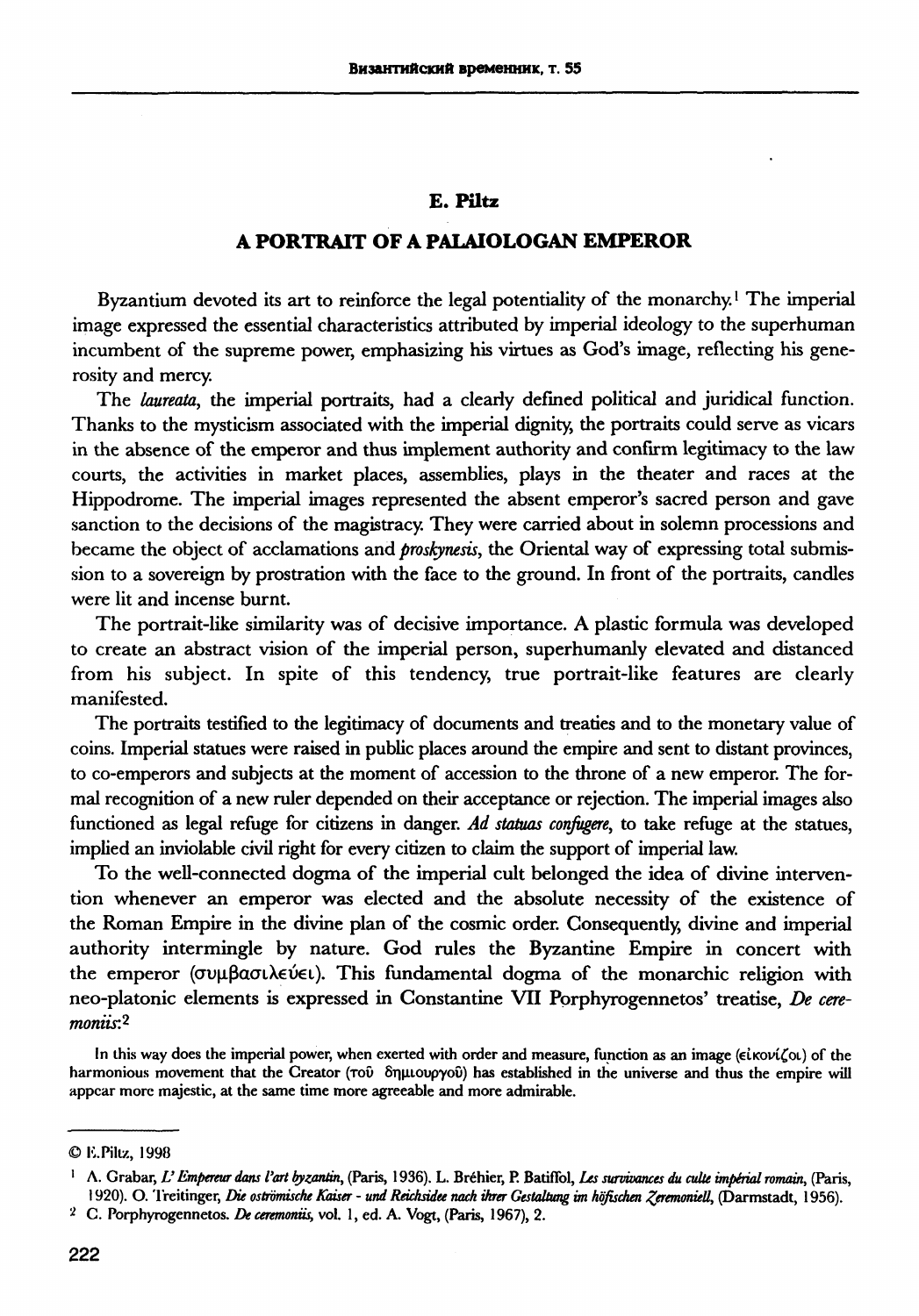A similar idea is expressed by Manuel II Paleologos in his advice to his son and co-emperor, John:<sup>3</sup>

**God will provide good things in abundance for You, knowing that You owe Your power from him, realizing that You are his servant and rejoicing more as God's servant than as ruler over others.** 

Court ceremonies developed into a veritable liturgy. The sanctuary was the Sacred Palace. The imperial garments assumed form and colour according to the rhythm of the church festivals. Particular dressing-rooms in the palace, *natatoria,*, were used for changing the imperial garments according to a strictly regulated ritual. Recitations of ritual formulae, hymns and rhythmical acclamations, sometimes in the form of a dialogue, constituted the imperial liturgy. On the eve of a solemn ceremony, meticulous instructions were given to all participants. The ceremonial garb emphasized the sacred and eternally elevated role that the imperial court was meant to play in the cosmic order. Pearls, precious stones and the palatial architecture expressed the *majestas* of the state. The imperial images reflected the position of the emperor in relation to public law, *ius publicum.* They became the object of the same expressions of honour as the emperor himself and participated in the same manifestations of the official law.

In the imperial cult of the army, the *laureata* played an important role as statues in the sanctuaries, as images on the banners and flags, carried by so-called *imaginiferi.* The right to carry an imperial image on a banner was a privilege also shared by high court officials. In the opposite case, it was a disgrace to the imperial images on military banners to lose to the enemy in war.

When imperial images appeared in contexts outside the domain of public law, they were considered as an insignium, a personal sign of honour, or a symbol of imperial power delegated to high court officials. Only the *cónsules ordinam* had the official right to carry the imperial image on the sceptre. After the fall of the Roman Empire, this right was conferred on the Byzantine emperor. The imperial portraits could be fixed on the *tablion* of the *chlamys,* as is seen on the ivory portrait of Ariadne carrying the image of Leo II as consul, in 474, on the imperial diptych no. 51 in the Bargello museum in Florence, or on the *skaranikon*, the high, sumptuously decorated headgear worn by the *archontes,* with the image of an emperor seated on the throne in frontal pose in the front and a standing emperor on the back.

André Grabar has demonstrated that the imperial iconography depended on the absence or presence of the image of Christ. In front of Christ, the emperor could only be depicted standing or in *proskynesis.* 

In spite of the fact that only a few emperors and empresses in Byzantium were officially canonized as saints (e.g. Constantine the Great, his mother Helen, Irene and Theodora, the two empresses who restored the cult of images in the 8th and 9th centuries and the Hungarian princess Irene, John II Komnenos' wife), all emperors and empresses appear with a nimbus on the following types of portraits:

1. On coronation portraits, where Christ or the Theotokos is crowning the couple to the sacred imperial dignity (e.g. the ivory diptych representing Romanos IV and Ëudokia (1068-71) wearing the heavy *loros* costume in Cabinet des médailles, Paris).

2. On gold or lead seals, attached to written documents in order to sanction their authenticity and legal validity (e.g. the seal of gold of John VIII Paleologos on a *Chiysobullos logos*, Vatopedi Monastery, Mount Athos *ca.* 1430).

**<sup>3</sup> M. II Paleologos,** *Praecepta educations regia\*. PG* **156, 323-324"ϊσ€ ad Geòs αγαθόν, €χ€ΐ μέ τ σκητττρον**  έκε**ίθεν έπισταμένω, δούλον δε σαυτ**όν έκείνου σαφώς είδότι, και τη δουλεία τη προς έκεινον χαίροντι μάλλον, ή τώ βασιλεύειν τών άλλων.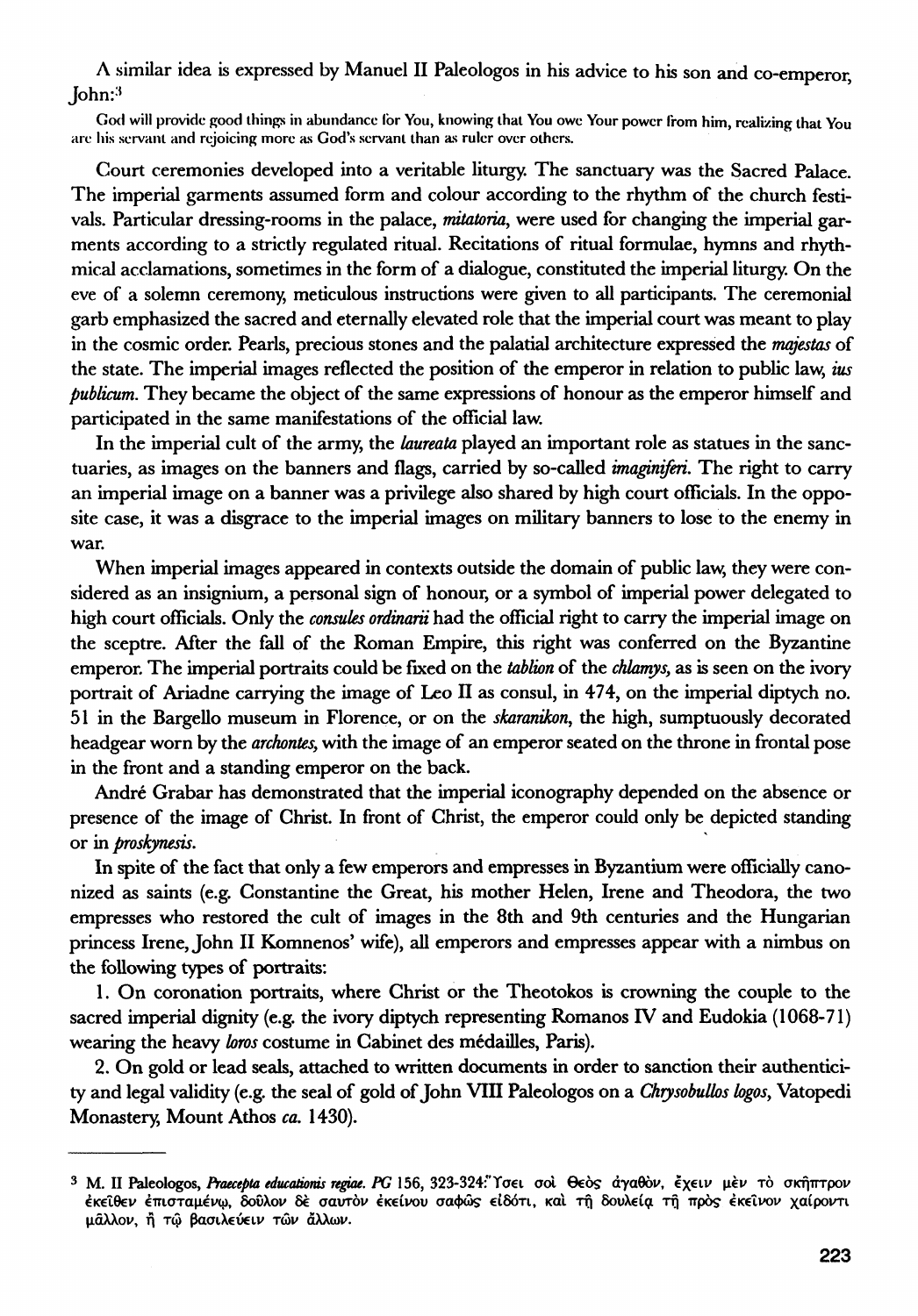3. On insignia added to treaties and sent to foreign sovereigns in order to confirm the legal validity of a treaty, or on insignia worn by high court officials as a sign of a delegated imperial power (e.g. the portrait on the skaranikon worn by Grand Primicier John on the Pantocrator icon, dated 1363, in the Hermitage).

4. On portraits representing the emperor in majesty - *majestas domini -* standing, seated on the throne or in frontal group portraits, and in rare cases, in an equestrial image of triumph, the imperial *adventos* (e.g. the ivory diptych of Constantine VII Porphyrogennetos in the Dumbarton Oaks Collection, Washington D. C.).

5. On portraits of donors, where the imperial couple presents generous gifts to churches or monasteries (e.g. the mosaics of Hagia Sophia in Constantinople).

When we find a portrait of a *basileus* in majesty formula on a vestment worn by a high ecclesiastical dignitary not at the Byzantine but at the Russian court of the Grand Prince of Moscow in the late Palaiologan era, on the so-called "Grand Sakkos" of Metropolitan Photios, a number of interesting questions arise. Why is the emperor depicted and what is the significance of the imperial portrait in this context? Why does the Russian metropolitan, although Greek by birth, wear an imperial portrait on his vestment? What do the postures of the depicted persons imply? Why do some have a nimbus and others do not? Are they portrait-like in a modern sense? Are their costumes significant? Where do the Byzantine and Russian portraits fall within their own traditions? Where was the vestment created? Who commissioned the precious work in textile?

Before we try to deal with these difficult and ambiguous questions, let us compare the charming portrait of the young, unbearded John VIII Paleologos (1425-1444), born as Porphyrogennetos in 1392, and co-emperor of his father Manuel II (1391-1425), on a frontispiece illumination in the Louvre manuscript Ivoire A 53, dated around 1407, when John was 15 years of age (fig. 1.), with his adolescent portrait (he has a tiny beard) at the side of his co-empress Anne of Moscow (1403-1417), daughter of Grand Prince Vassiii I Dimitrievich (1371-1425) (fig. 2.). Later portraits of John on lead seals, golden seals, coins and illuminations (fig. 3., 4.) vary in their degree of schematicism. A true portrait-like depiction is seen on the medallion made by Pisanello on the occasion of John's visit to the council of Ferrara-Florence in 1437-39. On the medallion, John is depicted in profile with beautiful hair-curls, wearing the *skiadion* on his head. This is a masterpiece of Renaissance portraiture, and a model for the portrait made in 1480 by Bellini of the Ottoman sultan Mehmet II Fatih.<sup>4</sup> Another portrait by Benozzo Gozzoli, in the fresco of the Palazzo Medici-Riccardi in Florence, shows John mounted on a white horse. Filarete made a bronze statue of John's head.

In comparison with the members of the family of the Russian Grand Prince, on the Grand Sakkos, John has distinctive Greek features. The other three are different physiognomic types. Sofia Vitovtovna, daughter of the Lithuanian Prince Vitovt, and her daughter Anne Vasilievna are pale blondes with big eyes and full lips, apparently the Russian ideal of female beauty, in contrast with the Byzantine geometrical ideal of over-dimensioned eyes and thin lips.

John is represented in the traditional posture of *badleus* in majesty when in the presence of Christ, the supreme ruler; he is wearing a helmet-like Palaiologan crown, the *kamealukbn*, a dark *sakkos* and jewel-adorned *loros,* attached to the garment with its end hanging over the left arm.

**<sup>4</sup> This medallion belongs to the collections of the Kunsthistorisches Museum in Vienna. T. Velmans, "Le portrait dans l'art des Paléologues",** *Art et société à Byzance sous les Paleologues,* **(Venice, 1971), 93-148; I. Spatharakis,** *The Portrait in Byzantine Illuminated Manuscripts,* **(Leiden, 1978), D. and T. Talbot Rice,** *Icons and Their Dating,* **(London, 1974), D. Talbot Rice,** *Byzantine Painting;, the Last Phase,* **(Frankfurt am Main, 1968); E. Piltz,** *Kamelaukim et mitra.* **Insignes byzantins impériaux et ecclésiastiques,** *Acta unwersitahs Upsaliensis***, series Figura n.s. 15, 1978; eadem:** *Trois sakkoi byzantins***, Figura 17, 1976, et supplements, Figura 19, 1981, pp. 469-479,** *Le costume officiel des dignitaires byzantines a l'époque Paléobgue,* **Figura 26, 1994.**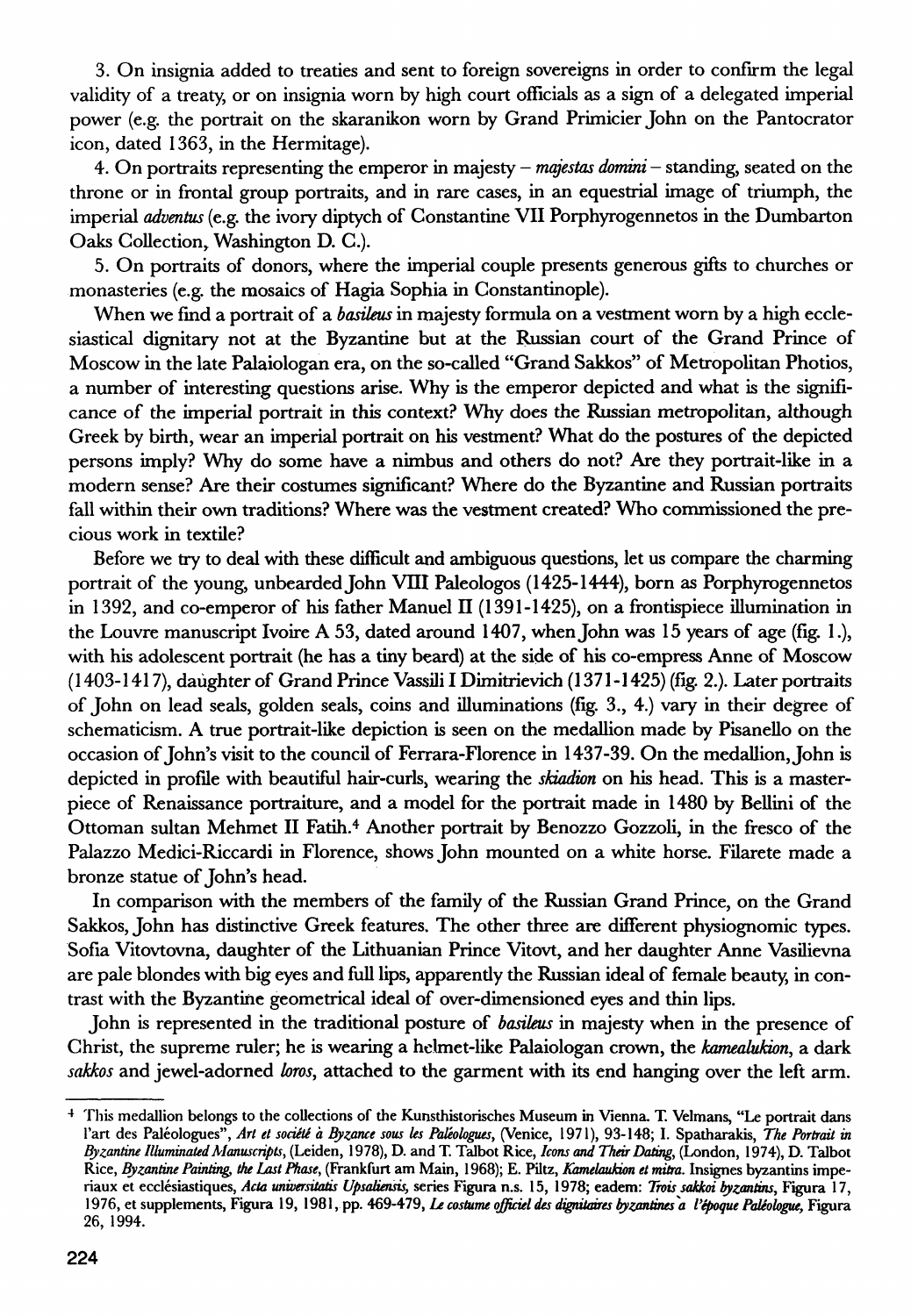He is holding a scepter in his right hand and the *akakia* as a sign of humble attitude in his left hand, with his foot on the *suppedion.* His eyes are facing straight forward. So far the composition is stricdy Byzantine.

The inscription, like that of Anne of Moscow, is in Greek. According to the sources,<sup>5</sup> his child bride, Anne, was prepared to leave Moscow in 1411 at the age of eight, to marry John in Constantinople. The marriage took place in 1414, when Anne was 11 years old. This little Russian princess became the victim of the plague and died in Constantinople in the autumn of 1417; she was buried in the Libus monastery.<sup>6</sup> Sultan Beyazid's son, a hostage at the Byzantine court, died in the same plague.

In 1414, John was crowned co-emperor. On this occasion, Emperor Manuel withdrew the crown from the bride, Anne, because of her age. This important information given by Ducas is of obvious significance for the interpretation of her portrait on the vestment. During Manuel's visit to the Peloponnesos  $1414-1416$ , John was left as regent in Constantinople. Between  $1416$ and 1418, he served as despot of the Morea. It seems unlikely that Anne would have followed him there.

The depiction of Anne's head is without doubt portrait-like. Her costume is modeled on the male, as is that of Saint Helen, above to the right on the same side of Photius' *sakkos.* This is an oddity. Usually empresses do not wear /brar-bands falling over the left arm *(cf.* Empress Helen's costume on the Ivoire A 53 frontispiece illumination). Anne points with her left hand to her consort, though her eyes are turned towards Christ in the centre. All figures on the whole *sakkos* are outlined in pearls and do not ever touch the lower or top pearl border. They are placed in harmony with the surrounding space.

This principle does not hold for the two grand princely figures. They seem to have been added within their frames when the vestment was completed. They extend over the frames, their crowns collide with the frame and their feet stand bare on the ground. Their inscriptions are in Slavonic and round dots are added to fill out the surrounding space as a kind of *horror vacui.* They both lack nimbuses and Vassili seems to have been compensated for that by having his scepter adorned with pearls. Vassili is about forty-five years of age and his dark, full beard is divided into two parts. He makes a gesture of adoration and turns his eyes towards the centre.

The most interesting portrait is that of Sofia Vitovtovna. For the sake of symmetry, she turns her eyes towards the onlooker and thus becomes as important as the emperor, while she directs both her hands in adoration of Christ in the middle. Her posture is identical with that of Irene-Ingegerd in the Ktitor-cycle of Saint Sophia in Kiev. Her cloak has the same crosses in circles as we see on all male *sakkoi* on the vestment, a typical Greek ornament deriving from the vestment called a *polystaurion.* 

**<sup>6</sup> Ducas, "Historia Byzantinae," 20, PG CLVII 1866, 873: Ο δε βασιλεύς Μανουήλ έν άδεία ὢν, και μὴ ἔχων** τον παρεμποδίζοντα, έβουλήθη γάμους ποιήσαι τῷ υίω αὐτοῦ 'Ιωάννη. Και στείλας είς τον ρήγα Ρωσίας ήγάγετο νύμφην την θυγατέρα αύτου. Και άρμόσας ταύτην, μετακαλέσας το όνομα αύτης Ανναν, ούκ ήβουλήθη στέψαι τότε είς βασιλέα [βασιλίδα]· ήν γὰρ ή κόρη τὸ ἐνδέκατον ἄγουσα ἔτος· περαιουμένων **be** τριών έτών, και λοιμικής νόσου καταλαβούσης τη πόλει, και πολυ πλήθος λαού δια του βουβώνος τεθνηκότος, έτελεύτησε και ή βασιλις "Αννα, μέγα πένθος καταλιπούσα τοις πολίταις.

<sup>5 &</sup>quot;Патриаршая или Никоновская летопись". *Полное собрание русских летописей*, М., t. 11, 1965, 217-218: "И потомь совъть сотвори князь велики Василей Дмитреевичь со отцемъ своимъ Фотъемъ митрополитомъ о дщери своей Аннѣ, юже хотяще дати въ Греки въ Костянтинъградъ за царевича Ивана, Мануилова сына; ФотѢй же митрополить благоволи ему тако быти и благослови его. - Того же лѣта князь велики Василей Дмитреевичь отдаде дщерь свою княжну Анну въ Царьградъ за царевича Ивана **Мануиловича." D. Obolensky,** *The Byzantine Inheritance of Eastern Europe,* **(London, 1982), vol. 10, 140-146.** 

**G. Phrantzes,** *Chromem mams,* **1,** *PG* **CLVI 1866, 727:Έ έκβίν τ capi κα θέρ€ λοιμο γ€γονότο έ τή**  Κωνσταντινουπόλει απέθανε και η δέσποινα κυρα Άννα η απο Ρωσσίας λοιμώδει νόσω, και ετάφη εν τη **το Λιβό μονή. G. Diehl,** *Figures byzantines,* **vol. 2, (Paris, 1908), 272-293; J. W. Barker,** *Manuel II Paleologus (1391- 1425),* **(New Brunswick, NJ, 1969), 32-33.**